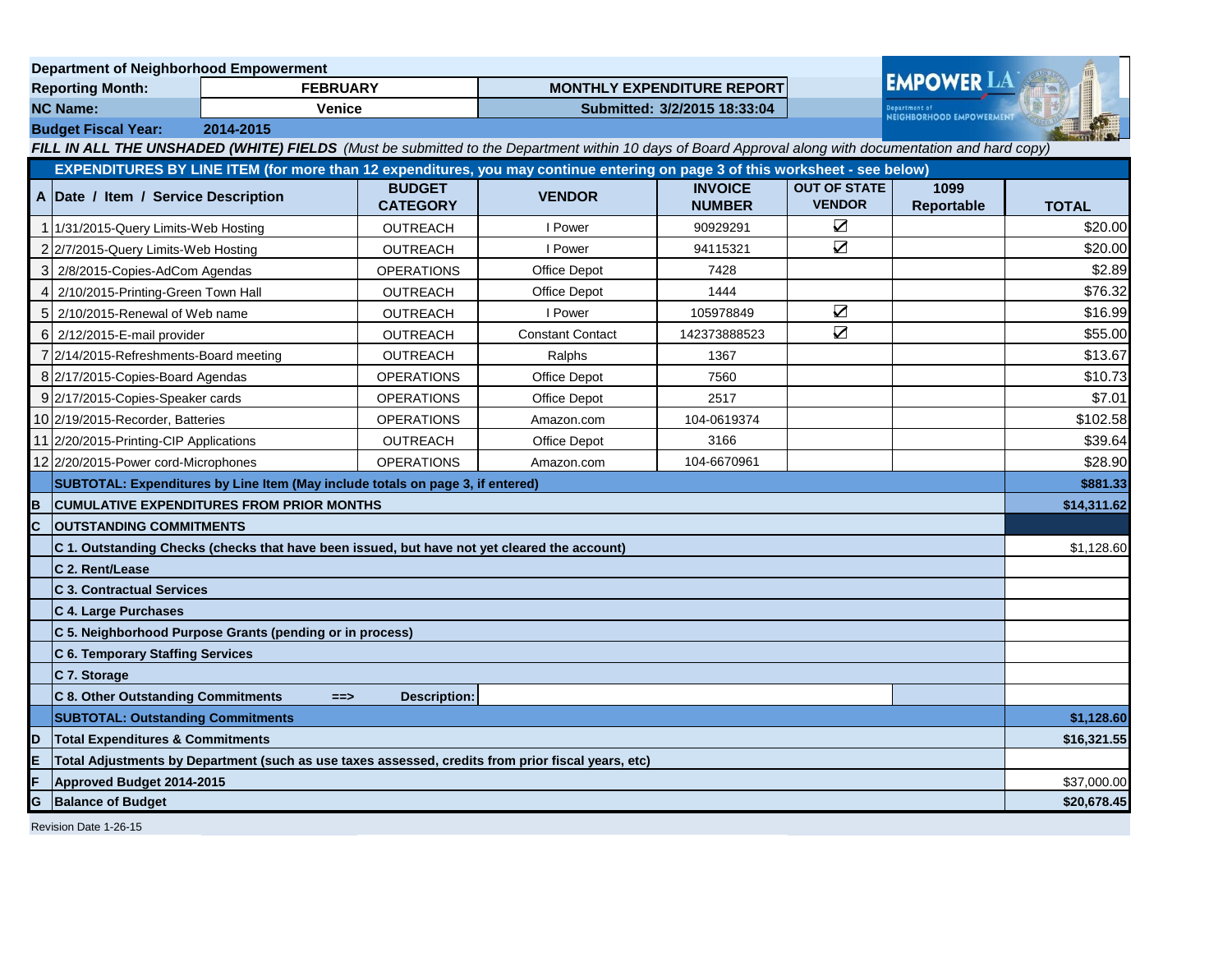| <b>Reporting Month:</b> | <b>FEBRUARY</b> |
|-------------------------|-----------------|
| <b>NC Name:</b>         | Venice          |

| <b>MONTHLY CASH RECONCILIATION</b> |                                                                          |            |                                     |                                              |  |  |  |
|------------------------------------|--------------------------------------------------------------------------|------------|-------------------------------------|----------------------------------------------|--|--|--|
| <b>Beginning Balance</b><br>(A)    | <b>Total Available</b><br><b>Funds Deposited</b><br>$(C) = (A+B)$<br>(B) |            | <b>Cash Spent this Month</b><br>(D) | Remaining<br><b>Balance</b><br>$(E) = C - D$ |  |  |  |
| \$4,076.95                         | \$620.00                                                                 | \$4,696.95 | \$881.33                            | \$3,815.62                                   |  |  |  |

| <b>MONTHLY BUDGETARY ANALYSIS</b> |                                        |                              |                                      |                                                  |                                                                        |  |  |
|-----------------------------------|----------------------------------------|------------------------------|--------------------------------------|--------------------------------------------------|------------------------------------------------------------------------|--|--|
| <b>Category Identifier</b>        | <b>Budget Category</b>                 | <b>Adopted Budget</b><br>(A) | <b>Total Spent this Month</b><br>(B) | <b>Total Spent in</b><br><b>Prior Months (C)</b> | <b>Unspent</b><br><b>Budget</b><br><b>Balance</b><br>$(D) = A - B - C$ |  |  |
| 100                               | <b>Operations</b>                      | \$7,450.00                   | \$254.81                             | \$1,974.15                                       | \$5,221.04                                                             |  |  |
| 200                               | <b>Outreach</b>                        | \$10,550.00                  | \$523.27                             | \$3,408.76                                       | \$6,617.97                                                             |  |  |
| 300                               | <b>Community</b><br><b>Improvement</b> | \$19,000.00                  | \$103.25                             | \$8,928.71                                       | \$9,968.04                                                             |  |  |
| 400                               | <b>NPG</b>                             |                              | \$0.00                               |                                                  | \$0.00                                                                 |  |  |
| 500                               | <b>Elections</b>                       |                              | \$0.00                               |                                                  | \$0.00                                                                 |  |  |
| 900                               | <b>Unallocated</b>                     |                              | \$0.00                               |                                                  | \$0.00                                                                 |  |  |
|                                   | <b>TOTAL</b>                           | \$37,000.00                  | \$881.33                             | \$14,311.62                                      | \$21,807.05                                                            |  |  |

## **NEIGHBORHOOD COUNCIL DECLARATION**

**We, the Treasurer and Signer of the above indicated Council, declare that the information presented on this form is accurate and complete, and will furnish additional documentation to the Department of Neighborhood Empowerment upon request.**

| <b>Treasurer Signature</b>    |  | <b>Signer's Signature</b> |  |  |  |
|-------------------------------|--|---------------------------|--|--|--|
| <b>Print Name</b>             |  | <b>Print Name</b>         |  |  |  |
| <b>Date</b>                   |  | Date                      |  |  |  |
| <b>NC Additional Comments</b> |  |                           |  |  |  |
| Revision Date 1-26-15         |  |                           |  |  |  |